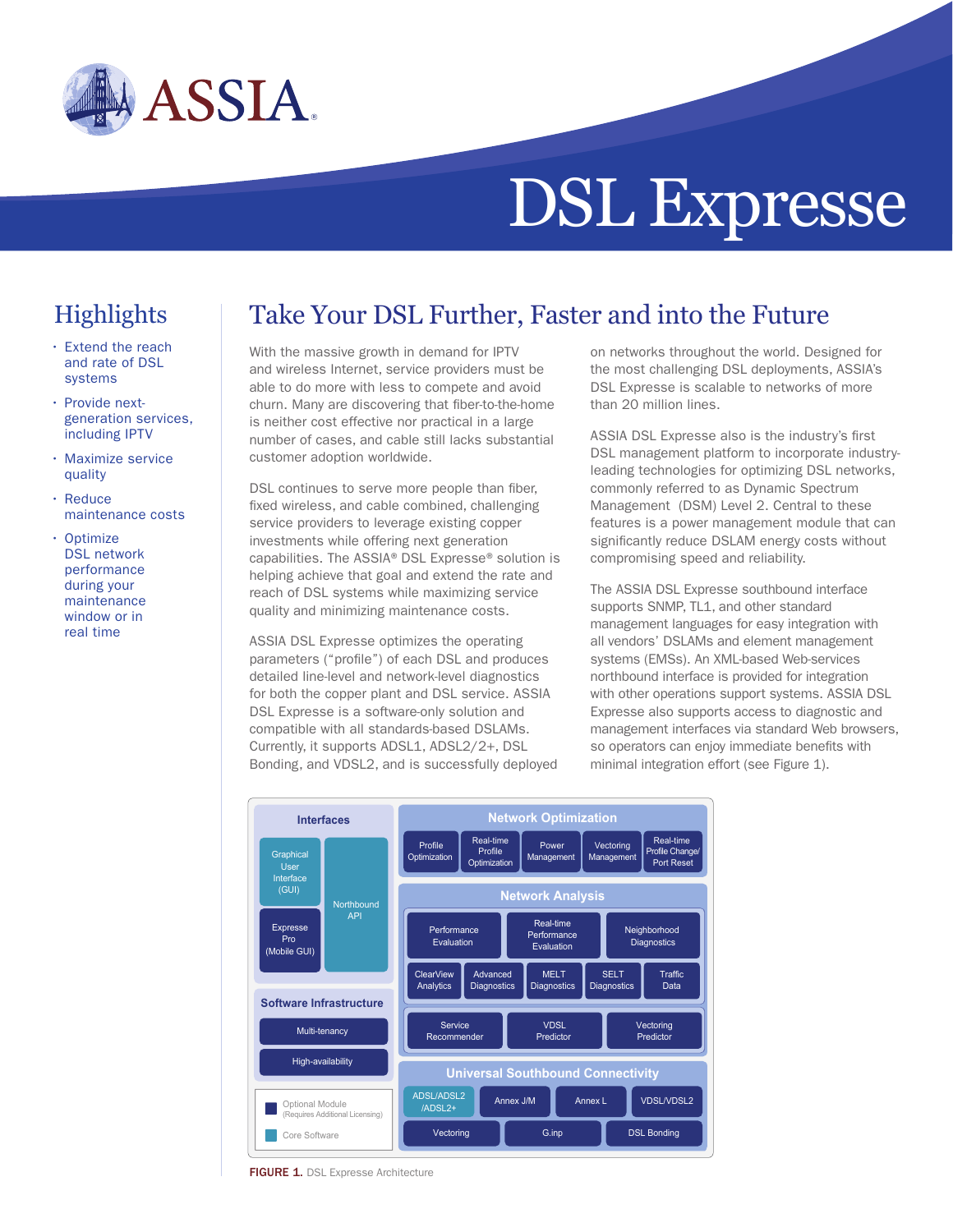## ASSIA DSL Expresse Functions

#### AUTOMATIC RE-PROFILING AND REPAIR

DSL profiles are complex and include many factors that constantly interact, such as power levels and margins, bit rates, interleaving, and forward error correction schemes. Operators have traditionally defined a limited number of profiles for their network and applied them to their DSLs manually using simple heuristics such as loop length. Each loop in the network is different, however, and often the result of the traditional process is that lines are either under-provisioned by being programmed to a speed lower than what they can support, or overprovisioned by being programmed to a speed that is too high to maintain stability. Under-provisioned lines lead to lost revenue opportunities for higher-speed services or for applications such as IPTV. Overprovisioned lines lead to higher maintenance costs from customer complaints and high churn rates.

Based on the DSL operator's service tiers and quality-of-service targets, ASSIA DSL Expresse automatically configures all lines in the network to the highest possible stable speed. ASSIA DSL Expresse is run proactively on all lines in an operator's network on a daily basis. It can also be run reactively in the case of newly provisioned lines, or at the request of technical or customer support personnel.

Figure 2 shows the results of automatic reprofiling in a commercial network with ADSL1 and ADSL2/2+ equipment. Downstream rates are shown on the left. Stability appears on the right, characterized by a combination of code violations in a 15-minute period, and modem retrains in a 12-hour period. The light and dark blue stability categories are suitable for IPTV.

In these real-life results, ASSIA DSL Expresse increased the fraction of users that could receive speeds in excess of 10 Mbps from roughly 5



#### **DIAGNOSTICS**

ASSIA DSL Expresse analyzes data collected from DSLAMs and EMSs to produce powerful and unique DSL and physical layer performance diagnostics (see Table 1 on last page).

These diagnostics help improve customer care and increase technical staff efficiency, significantly reducing the number of steps required to restore service, and eliminating or reducing expensive technician visits through improved problem localization.

ASSIA DSL Expresse's powerful neighborhood analysis feature quickly separates customer premises problems from outside plant problems, enabling DSL operators to dispatch the correct repair personnel and to proactively plan plant upgrade or repair services. Unlike legacy diagnostic approaches, ASSIA DSL Expresse advanced DSL-centric diagnostics do not interrupt the customer's DSL service. The diagnostics are easily accessible by all authorized operator personnel using standard Web browsers, such as Firefox, Safari or IE via the Web client interface. In addition, the ASSIA DSL Expresse northbound interface provides a standard XML-based mechanism for distributing diagnostic data to other OSS systems.

DSL Expresse also takes advantage of SELT/ MELT capabilities available in certain DSLAMs to locate the fault identified by its diagnostics engine. The combination of DSL Expresse advanced diagnostics and SELT/MELT greatly improves the accuracy of issue detection and location (see Table 1)





FIGURE 2. DSL Expresse Automatic Re-Profiling Results

ASSIA DSL Expresse automatically configures all lines in the network to the highest possible stable speed.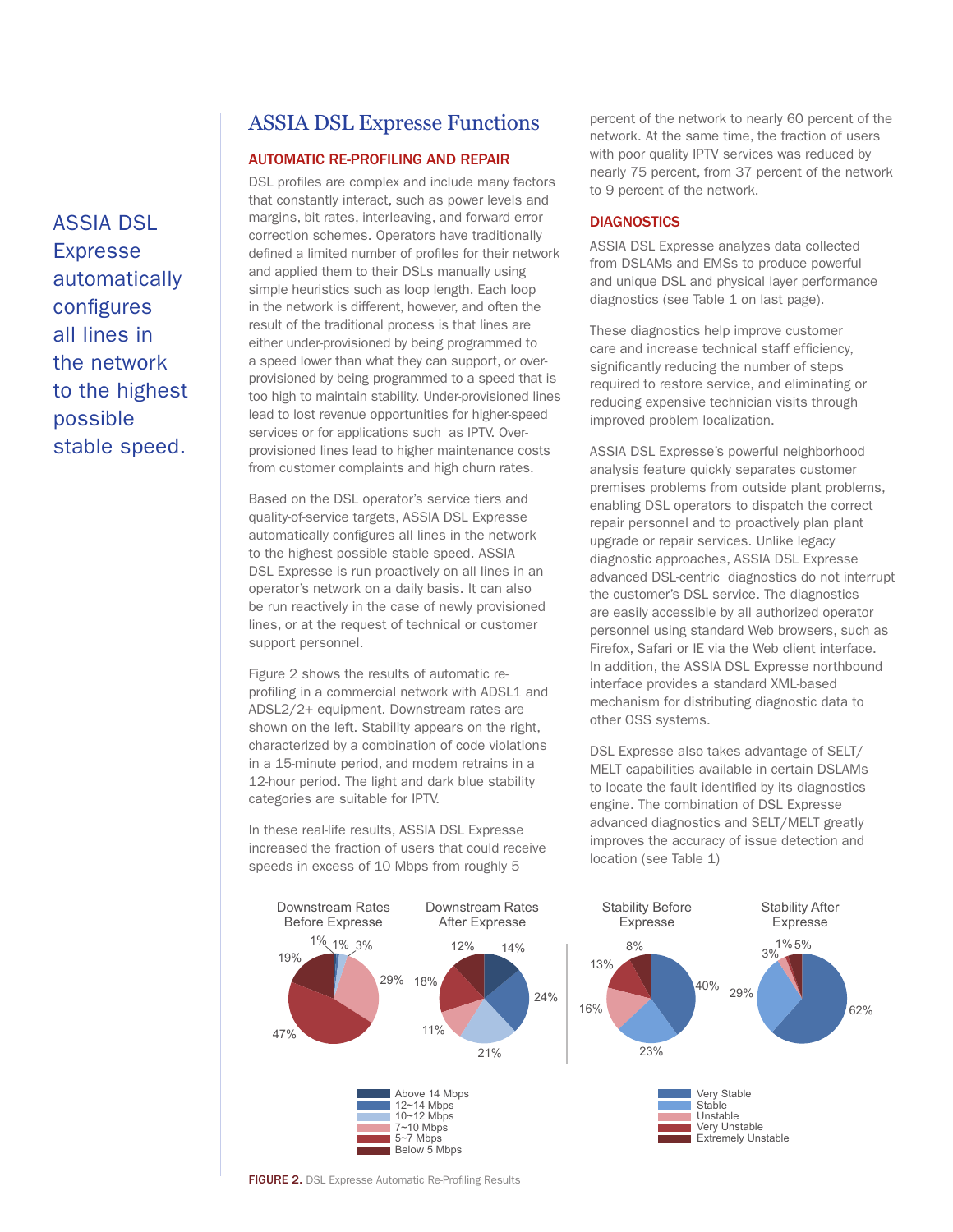**Diagnostics** are easily accessible by all authorized personnel using standard Web browsers.

#### REAL-TIME DIAGNOSTICS AND OPTIMIZATION

This state-of-the-art capability can easily be triggered by the field technician while on dispatch, and confirms in real time that the problem has actually been fixed and that DSL performance is restored or enhanced. The result is an improvement in technician performance in the field and a reduction in the number of repeat calls and dispatches.

The Real Time Performance Evaluation module requires supplementary licensing and may be integrated through ASSIA professional services into the service provider's Interactive Voice Response (IVR) systems. This enables intelligent triage to level-2 DSL technicians when an actual physical layer fault is detected by ASSIA DSL Expresse. This powerful, real-time capability helps reduce the unnecessary level-1 manual investigation and increases customer satisfaction.

Like diagnostics, real-time optimization is an optional license which allows the service provider to reconcile the real-time needs of a call center agent or a technician with the longer span of data required for a full optimization. This feature allows partial realization of the profile optimization value proposition, helping to reduce dispatch costs and quickly improve line performance.

#### SERVICE RECOMMENDER

Using the DSL operator's service tiers, the Service Recommender analyzes the characteristics of all DSLs in the network to identify lines that can support a higher level of service than that for which they are currently provisioned (and hence produce higher Average Revenue per User).

The Service Recommender software module lets the operator target new service offerings to specific subscriber groups, whose lines can sustain the higher grade of service. This helps improve marketing returns and sales costs and can lead to higher customer satisfaction with reduced churn.

Figure 3 illustrates the performance differences between a traditional loop qualification system and the DSL Expresse Service Recommender software module. The section in gold indicates the portion that the loop qualification tool erroneously identified as capable of carrying the 7 Mbps DSL service, causing customer frustration and high opex for the service provider to manage. The section in dark blue identifies the portion of lines which have been marked as not qualifying for the same 7 Mbps service and could actually generate supplementary revenue for the service provider.

Service Recommender requires additional licensing, and results can be viewed with a Web browser or accessed through operations support systems via the ASSIA DSL Expresse northbound interface.